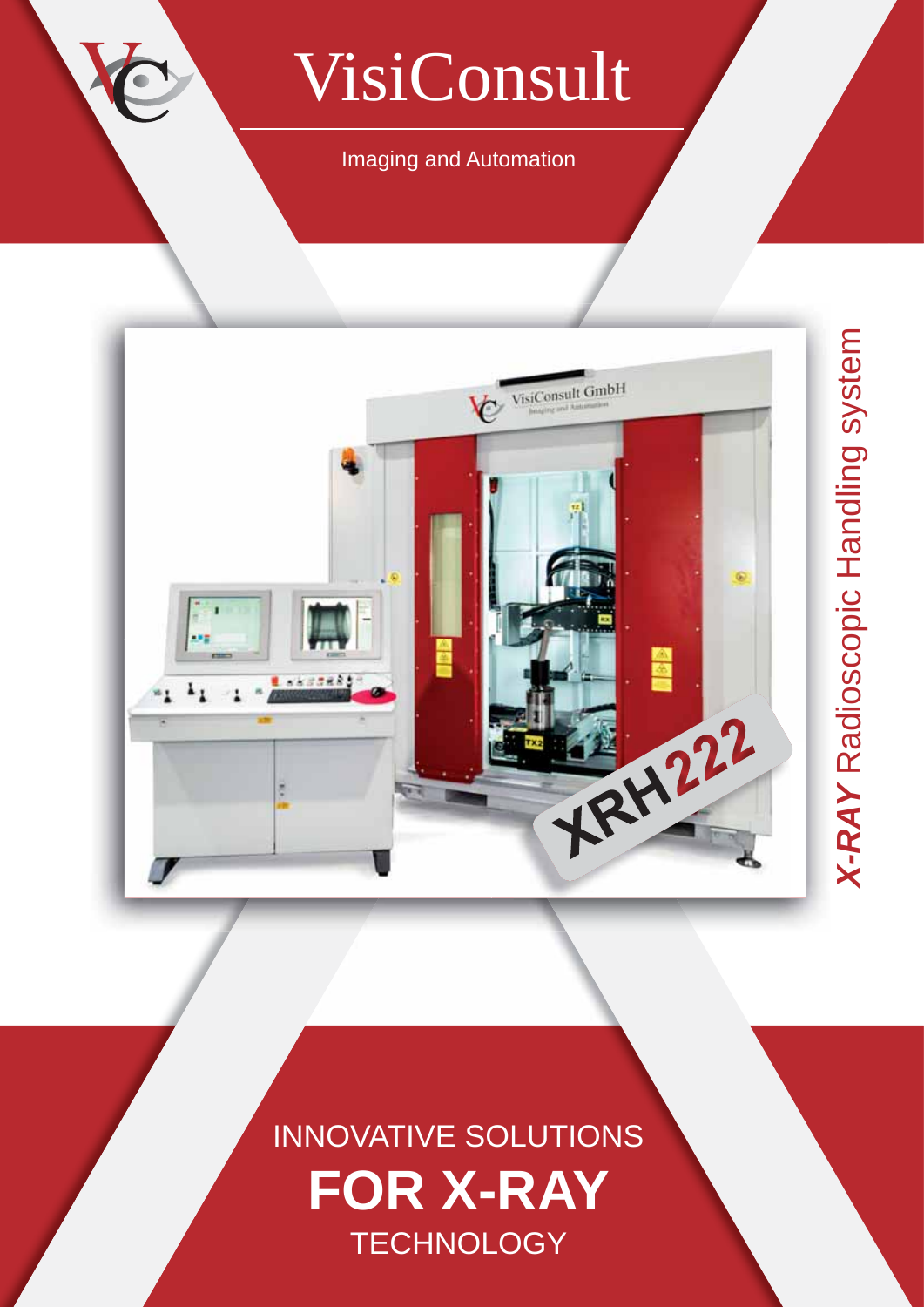#### **The XRH***222* **is a well-designed X-ray system made in Germany**

**Many years of experience with industrial X-ray inspection have infl uenced the development of the XRH***222***.** VisiConsult GmbH

#### **Maximum fl exibility**

The **XRH***222* is suitable for any kind of inspection. All-purpose three-jaw chucks, adapter plates or specific object brackets prevent the object from moving during inspection.

#### **Maximum productivity**

The **XRH***222* can be used both as manual or fully automatic X-ray system. Specific manifold brackets enable batch processing during inspection which minimises non-productive times when loading the system.



#### **Maximum service life**

We thoroughly selected all components. Only well proven components with low maintenance and wear are used for the system.

툲

#### **Minimum maintenance**

The maintenance intervals can be extended as low maintenance components are used. Easy and quick access to all lubricating points.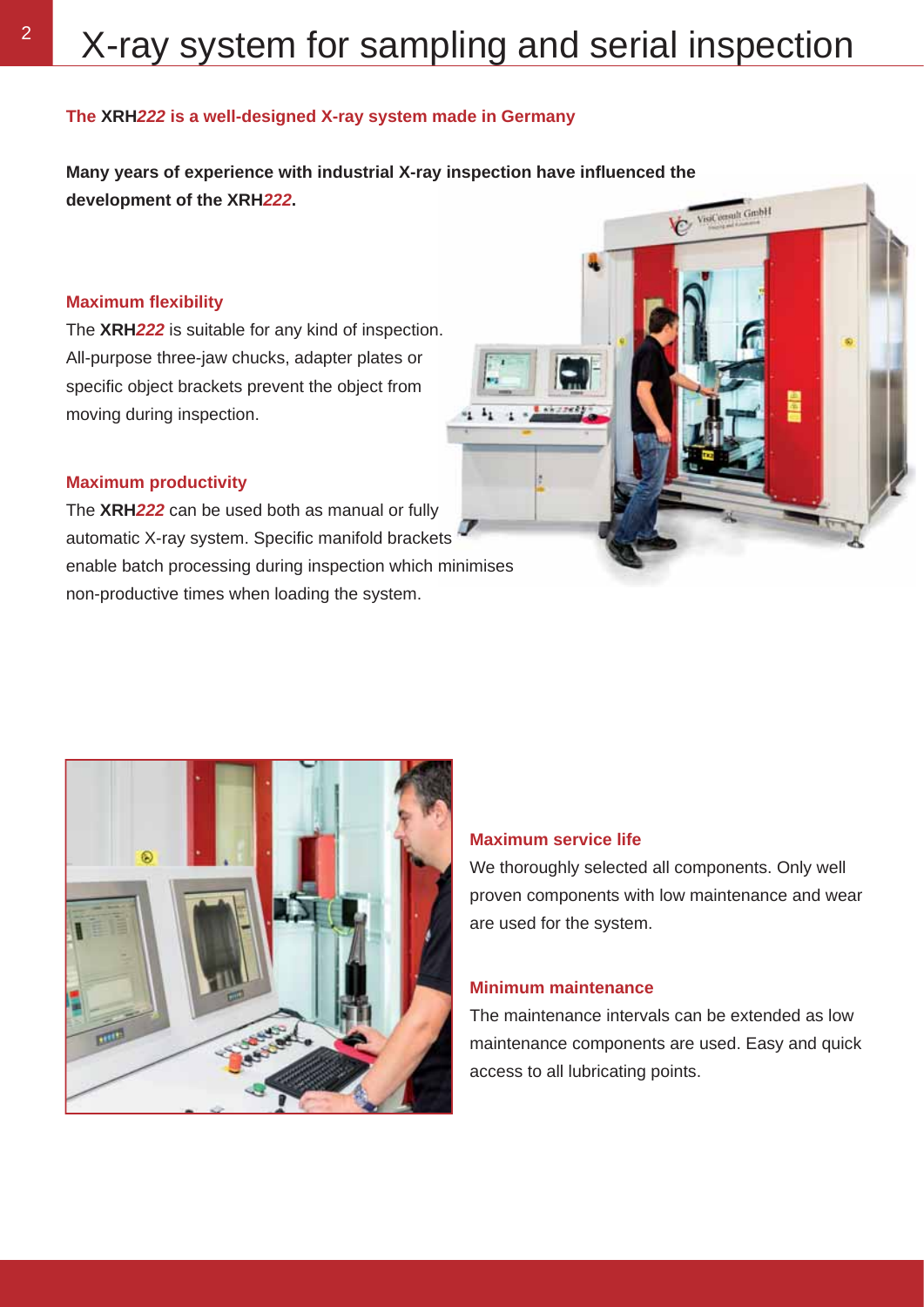#### **Xplus++ The image enhancement system**

Our state of the art image enhancement system **Xplus++** leaves nothing to be desired.

Apart from optimised representation of moving images any other required function can be performed due to integrated digital filters, labelling and archiving features.

Process-safe operation is ensured by different password protected user levels.

We comply with EN 17636-2, Boeing 7042/7044 or NADCAP but also with any other standards applying for X-ray inspection (depending on which image or X-ray source is selected).



#### **Image source**

The customer selects the image source. Whether image intensifier with high-resolution camera or flat panel detector – everything is possible.

#### **X-ray source**

The **XRH***222* can be equipped with a micro focus source or a conventional industrial X-ray source.

#### **VAIP**

#### VisiConsult Automated Image Processing

Optionally, we offer fully automated image processing where the computer is used to perform repetitive inspections. Short cycle time combined with high detection quality increases the productivity of the system.

Any specifications stipulated for the automotive industry are fulfilled.

#### **Computed tomography**

Extension for computed tomography is available on request. Extra work is minimised due to the high positioning accuracy of the **XRH***222*.



#### **One system for any application**

The XRH<sub>222</sub> is used in many industrial branches. Typical fields of application are the automotive industry or aviation but also conventional weld seam inspection.

The XL version of this system enables the inspection of larger objects.